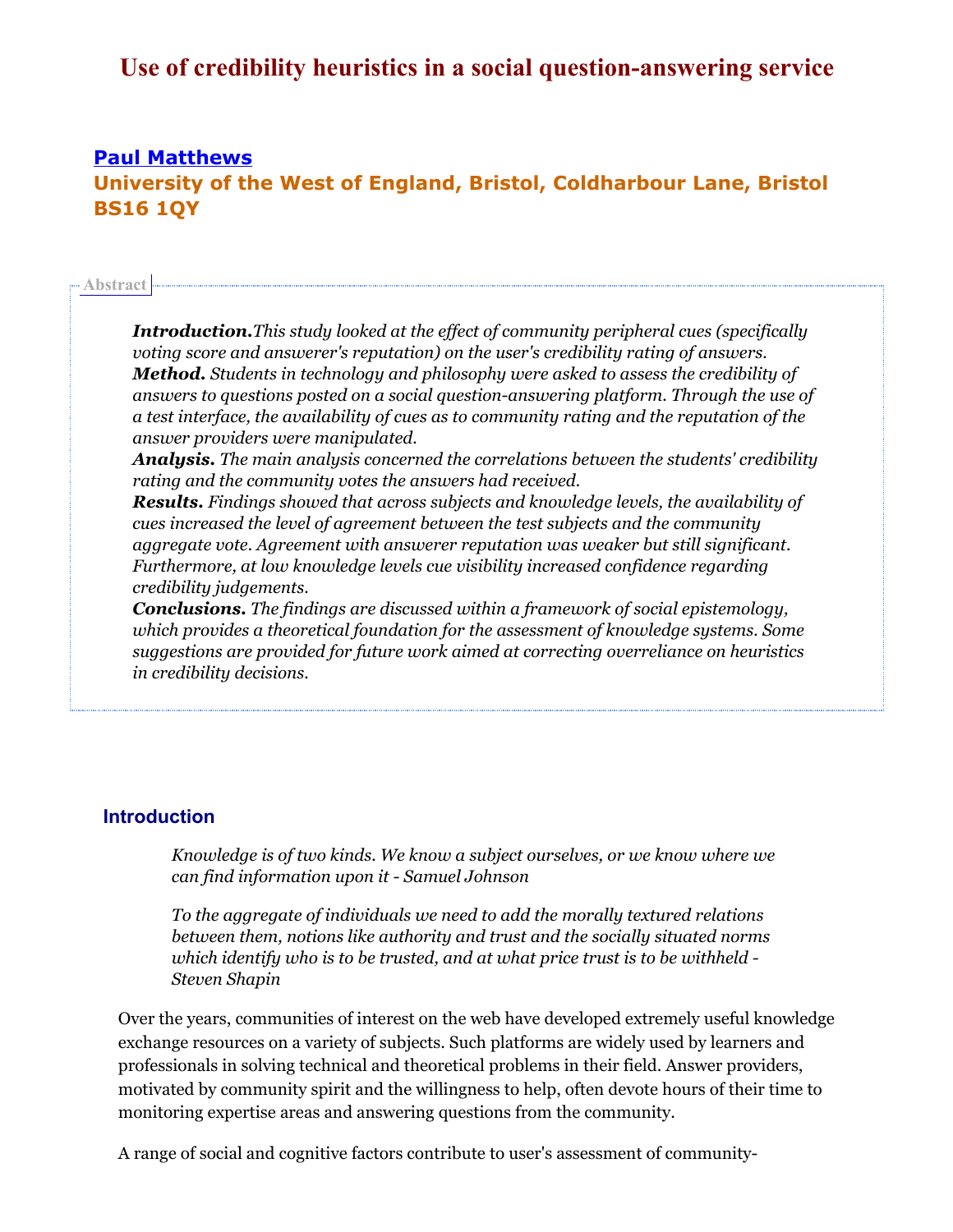contributed answers. Factors such as social agreement, expertise and authority have transferred to the online world and are used, sometimes without question, as credibility cues. Seen from the viewpoint of evaluation of online platforms as ideal knowledge exchange environments, there are potential problems with this use of broad-brush cues: social voting mechanisms may unfairly weight particular types of answer, or involve self-reinforcing mechanisms; online reputation may mean something very different to real-world reputation and the sheer speed on online interaction may bypass cognitive faculties designed for the critical assessment of evidence.

Because online credibility cues are so important yet relatively poorly understood, research is needed to assess their impact on belief formation and to better understand their benefits and risks. Hugely multiuser, collaboratively edited information resources have been identified as a particular priority (Rieh and [Danielson,](http://www.informationr.net/ir/20-1/isic2/isic27.html#rie07) 2007). This study was therefore designed to investigate the power of social interface heuristics in credibility assessments amongst students. Before presenting the experimental approach, I will present the theoretical connection between online knowledge exchange practice and social epistemology, for what it tells us about how learners may accommodate new evidence and how we can design and evaluate epistemic (knowledge-oriented) systems. There will follow some discussion of the platforms under study and their emergent dynamics. Prior work on online credibility and with the experimental manipulation and evaluation of interfaces will then be discussed.

## Philosophical dimensions of knowledge exchange

Social epistemology is the branch of philosophy concerned with studying knowledge and belief in a social setting. Amongst other things social epistemology is concerned with 'choices among alternative institutions, arrangements or characteristics of social systems that influence epistemic outcomes' ([Goldman,](http://www.informationr.net/ir/20-1/isic2/isic27.html#gol10) 2010). For online sociotechnical systems designed for knowledge exchange, social epistemology presents a framework for evaluation and a broad set of values that may guide design [\(Matthews](http://www.informationr.net/ir/20-1/isic2/isic27.html#mat12) and Simon, 2012)

To many social epistemologists, personal testimony is a first classsource of knowledge (the non-reductionist position). There are cogent and convincing arguments as to the importance of others' testimony to our knowledge of the world beyond our immediate experience. A strong argument in social epistemology is that acceptance of testimony in neither purely the role of the giver or the receiver but is achieved through the interaction of both with a commitment to reliability on both sides. [\(Lackey,](http://www.informationr.net/ir/20-1/isic2/isic27.html#lac08) 2008)

The theory of credibility in testimony has largely been construed in face-to-face situations and thought experiments, though more recently epistemologists have considered online knowledge sources. Anonymity and pseudonomy in many of these has been raised as a significant issue in forming credibility judgements (e.g.[\(Magnus,](http://www.informationr.net/ir/20-1/isic2/isic27.html#mag09) 2009)). At the same time, any available cues as to authority and credibility, orindicator properties, stand to be challenged [\(Goldman,](http://www.informationr.net/ir/20-1/isic2/isic27.html#gol10) 2010). Indeed, the idea of authority is multifaceted and evolving, with accessible, virtuebased systems winning over more entrenched, inherited approaches in some domains [\(Origgi,](http://www.informationr.net/ir/20-1/isic2/isic27.html#ori12) 2012)

In terms of judgement aggregation, the Condorcet principle has been an influential part of social epistemology theory. Here, aggregated judgements may be more accurate than those of any individual or sub-group given certain conditions. Chief among these are that groups need to be large, independent and diverse [\(Goldman,](http://www.informationr.net/ir/20-1/isic2/isic27.html#gol10) 2010, [Sunstein,](http://www.informationr.net/ir/20-1/isic2/isic27.html#sun06) 2006). Amongst epistemologists, there has been some debate over whether weight of numbers toward a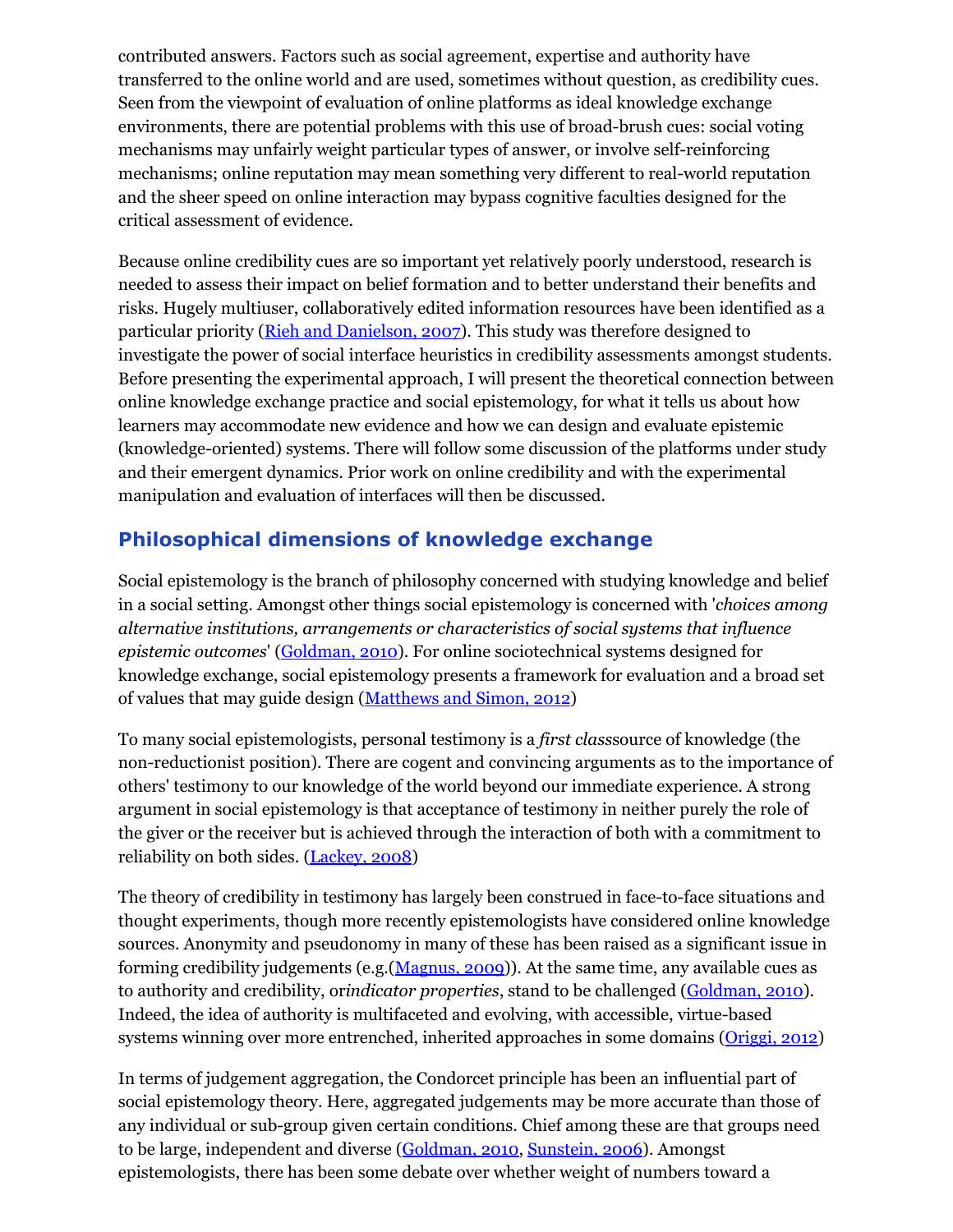particular position should confer stronger epistemological status, with one position being that this is the case only when each individual brings to bear some individual knowledge on the issue and is not simply parroting another's position ([Coady,](http://www.informationr.net/ir/20-1/isic2/isic27.html#coa12) 2012). As related to online collaborative filtering, this is perhaps a caution against accepting weight of agreement as proportional to resource quality, particularly when many voters will not be experts.

# Social question answering

[StackOverflow](http://www.stackoverflow.com/) was the first in what is now a family of topic-specific question answer sites, the StackExchange network. Members post questions on a labelled topic (the StackOverflow site being concerned with aspects of computer programming) and receive answers from the community. Other community members may up- or down-vote question and answers and the original poster can accept a particular answer as the most suitable. Up-votes and accepted answers earn reputation points for the site member. Increases in reputation points above particular thresholds are associated with elevated member privileges, such as the ability to down-vote or move for questions to be closed.

The most common type of question on StackOverflow is a *how-to*, instructional type, with queries regarding errors and discrepancies quite common, along with requests for help with design or technology decisions (Treude, [Barzilay](http://www.informationr.net/ir/20-1/isic2/isic27.html#tre11) and Storey, 2011)

Social question-answering sites such as StackOverflow, which expose their content to web indexing and search, attract a far higher number of passive viewers over and above those directly involved in the question and answering process. On StackOverflow it is not uncommon for popular threads to gain half a million views over a five year period but have twenty or fewer member contributions. External viewers cannot contribute (in the form of voting, editing or providing answers) without registering with the service. In many cases, then, the external viewer is interacting in a rather static way with the resource and basing judgements on the activities of the community members who created it.

Social question-answering sites such as StackOverflow employ a *gamified* interface in rewarding contributors with reputation points. This may lead to the *fastest gun* effect, where users compete to be the first to answer a question, thereby benefitting from the user *accepting* their answer as the best available [\(Mamykina,](http://www.informationr.net/ir/20-1/isic2/isic27.html#mam11) 2011). Analysis suggests that the first answer proferred has a 60% likelihood of being accepted, dropping to 35% by the third. Temporal features are therefore heavily correlated with the likelihood of user acceptance and high ranking in the answer list [\(Matthews,](http://www.informationr.net/ir/20-1/isic2/isic27.html#mat14) 2014)

The later emergence of new, higher voted answers is a rarity, though it can happen in a small percentage of cases. Even in a short time window, however, the rate at which the later answers may accumulate votes, especially given a large answer pool, may be slow. A snapshot of a thread at any particular time may therefore give a misleading view of the relative answer qualities as perceived by the community.

# Online credibility models and social question-answering

Studies of the credibility of web-based information have often divided the concept into characteristics of the source, the [message/medium](http://www.informationr.net/ir/20-1/isic2/isic27.html#hil08) and the receiver (Hilligoss and Rieh 2008[,Metzger,](http://www.informationr.net/ir/20-1/isic2/isic27.html#met07) 2007, Wathen and [Burkell,](http://www.informationr.net/ir/20-1/isic2/isic27.html#wat02) 2002). Source characteristics include expertise, honesty and reputation together with institutional affiliation and motive. On [Quora,](http://www.quora.com/) a general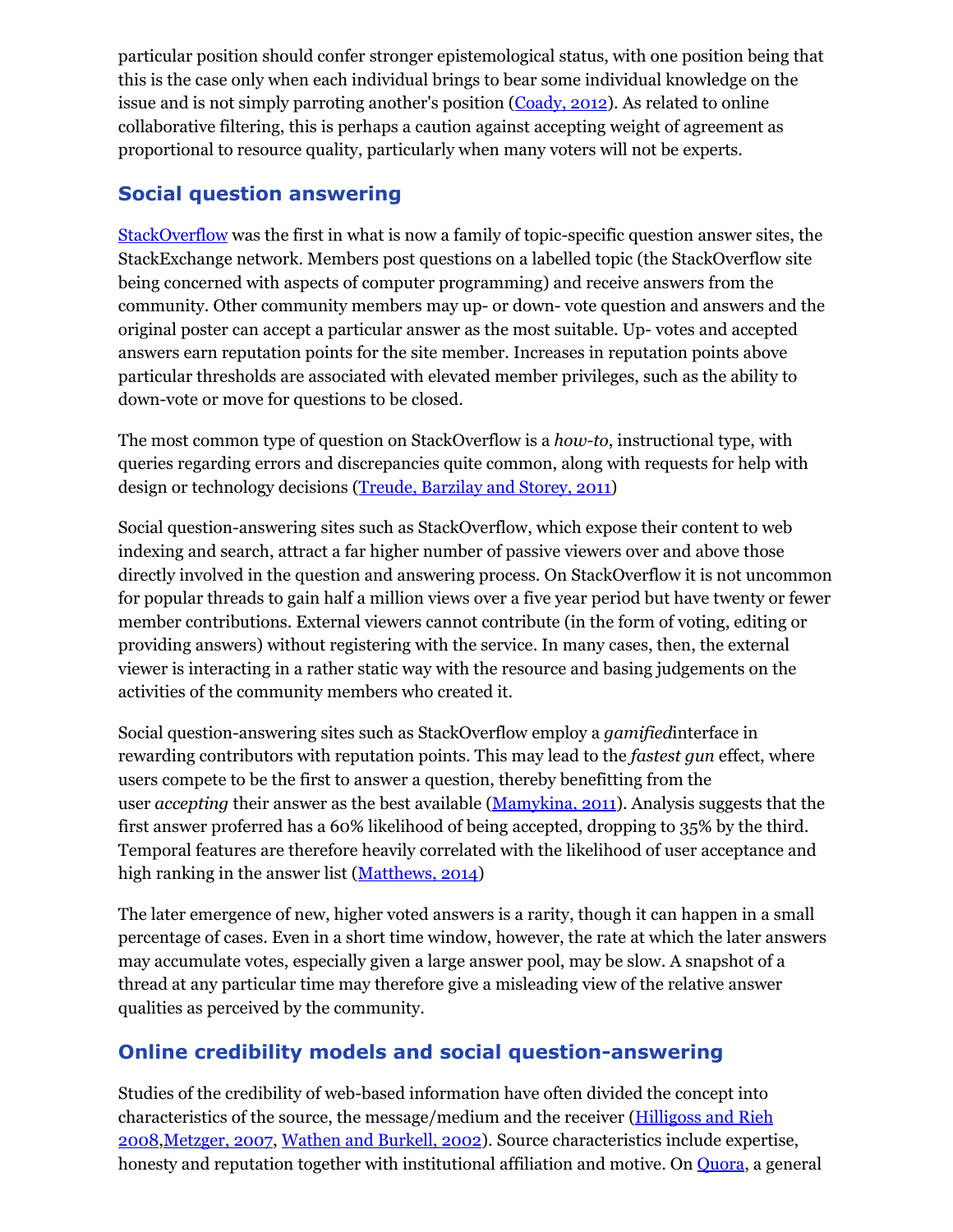social question-answering site, a *real namespolicy helped to ensure that user profiles were* more genuine, improving the site's credibility and user satisfaction. On this network, the ability to follow particular users and view users answer history are ways used to assess respondent quality. (Paul, [Hong](http://www.informationr.net/ir/20-1/isic2/isic27.html#pau12) and Chi, 2012). In QandA, reputation may be in algorithmic form, representing user contribution history, or derived from a user's real world identity. In MathOverflow, one of the StackExchange network sites, both online and offline reputation were found to contribute separately to the prediction of answer quality (Tausczik and [Pennebaker,](http://www.informationr.net/ir/20-1/isic2/isic27.html#tau11) 2011).

Relevant message characteristics include objectivity, clarity, consistency, coverage and timeliness. Usage of these features may vary with knowledge level. For collaboratively edited articles non-expert users have been found to rely more on surface and source features of the content than semantic features (Lucassen and [Schraagen](http://www.informationr.net/ir/20-1/isic2/isic27.html#luc11) 2011). Notably, credibility studies have [traditionally](http://www.informationr.net/ir/20-1/isic2/isic27.html#wat02) tended to consider the medium and message as one and the same (Wathen and Burkell 2002), or only looked at general aspects of the interface such as usability and usefulness. When studies have looked at the effect of having the same information presented on different types of platform, those media with a collective, multi-user aspect or with more clearly visible gatekeeping may be perceived as more credible (Kim and [Sundar](http://www.informationr.net/ir/20-1/isic2/isic27.html#kim11) 2011).

At the side of the receiver, prior conceptions and stereotypes may be significant, as are the general motivational state of the information seeker (strength of the information need, available time and personal stake). These last conditions may determine the extent to which the user engages with central aspects of the message or relies on more peripheral cues [\(Hilligoss](http://www.informationr.net/ir/20-1/isic2/isic27.html#hil08) and Rieh, 2008). The selection and application of heuristics in perception, judgement and decision-making has been studied by social psychologists in a range of settings. The dual process theory suggests a fast, automatic cognitive system (system one), attuned to pattern recognition and parallel processing, and a slower analytical system (system two) that is brought to bear on more difficult and complex tasks. Significantly, system one may be that involved in the formation of beliefs and system two with their later ratification or rejection [\(Kahneman,](http://www.informationr.net/ir/20-1/isic2/isic27.html#kah11) 2011).

## Interface heuristics and credibility

Credibility heuristics are relatively simple to manipulate experimentally and evidence of their influence on credibility judgements exists. Kim and Sundar found 'bandwagon cues' in the form of thread views, replies and share count to be more influential than authority cues in the assessment of the credibility of community-provided health information and the intention to share it ( Kim and [Sundar,](http://www.informationr.net/ir/20-1/isic2/isic27.html#kim11) 2011). In a similar study for product reviews, unequivocal bandwagon cues were found to be more powerful than seals of approval in determining purchasing intention (Sundar, Xu, and Oeldorf-Hirsch, 2009)

For online news, source credibility may be a key heuristic, though *freshness* and the number of related stories may take over if the source credibility is not immediately recognisable (Sundar, Knobloch-Westerwick and Hastall, 2007)

Popularity signals for community users may also function as a heuristic when present. On Quora, users also reported the tendency for people with large numbers of followers to receive many up-votes for their answers, regardless of the answer quality. This made it more difficult for other answers to receive attention (Paul et al., [2012](http://www.informationr.net/ir/20-1/isic2/isic27.html#pau12)).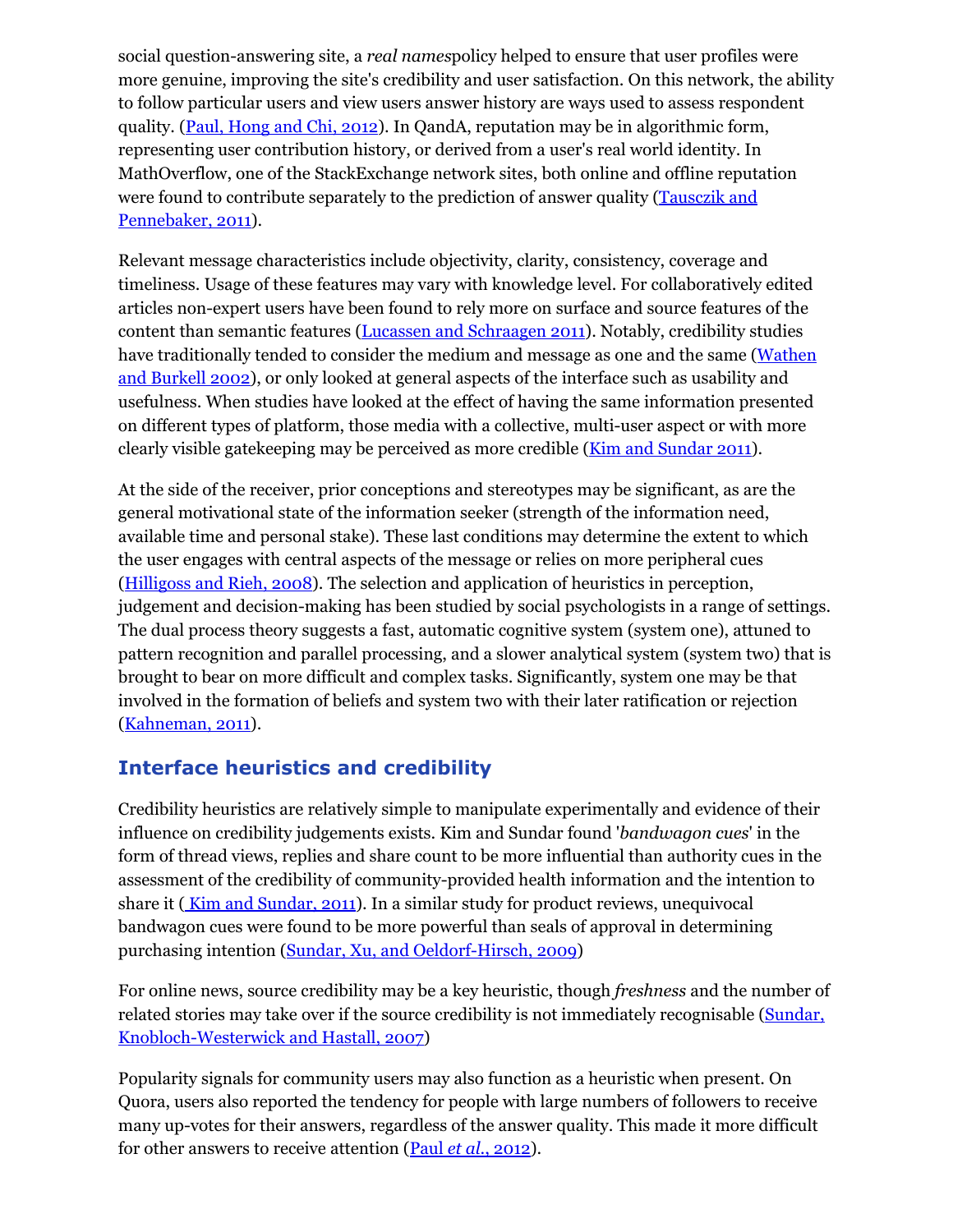# Rationale for credibility judgements

In a large study of the answer selection criteria employed in in Yahoo Answers, Kim and Oh divided criteria into overall classes by content (accuracy, specificity, clarity, rationality, completeness and style), cognitive (novelty, understandability), utility (effectiveness, suitability), information source (use of external sources, answerer expertise), extrinsic (external verification, available alternatives, speed) and socio-emotional (agreement, emotional support, attitude, effort, taste and humour). Socio-emotional, content and utility classes dominated (Kim and Oh, [2009\)](http://www.informationr.net/ir/20-1/isic2/isic27.html#kim09). The authors noted that the importance of the socioemotional type was connected to the types of thread analysed, which included a number of discussion, opinion-based questions.

## Method

The study involved forty-two undergraduates and eleven postgraduates on a range of courses: undergraduates in computing and information science, undergraduates in philosophy and a postgraduate programme in information management. Students were selected as attendees from the author's own teaching programmes except for philosophy, which was arranged separately. Students took part in the investigation voluntarily in class time, though the questions chosen for each group were of relevance to their programme of study, so that participation was made to feel a little like an in-class test. Students were informed that the study was to investigate how students interact with online question-answering systems

|                                           | <b>Undergraduate</b><br>computing<br>and<br>information<br>science | information<br>science | Postgraduate Undergraduate<br>philosophy |
|-------------------------------------------|--------------------------------------------------------------------|------------------------|------------------------------------------|
| Subjects                                  | 29                                                                 | 11                     | 13                                       |
| Questions<br>presented                    | 16                                                                 | 5                      | 5                                        |
| Rated<br>answers<br>(cues<br>visible)     | 294                                                                | 63                     | 75                                       |
| Rated<br>answers<br>(cues not<br>visible) | 243                                                                | 66                     | 114                                      |

Table 1: Summary of participants and conditions

An experimental interface for the study was created, employing data from the Stack Exchange family of Websites. Questions were preselected and question and answer text and metadata was downloaded to the interface on demand using the Stack Exchange API. Questions were chosen to be within the curricula of the students' courses, though not always covered in explicit detail or by the time of testing. For the [undergraduate](http://www.stackoverflow.com/) students, data was drawn from Stack Overflow o[rPhilosophy](http://philosophy.stackexchange.com/) Stack Exchange, whereas for the postgraduate students it came from the Library Stack [Exchange](http://area51.stackexchange.com/proposals/12432/libraries-information-science/) Beta. Questions were chosen that had at least three viable answers and when more than three answers were available, a high, medium and lowranking answer were selected from those available. Question order was randomised and in half of cases (by subject, chosen randomly) the credibility cues of votes, answerer reputation and user acceptance were hidden. In other cases this information was displayed prominently before the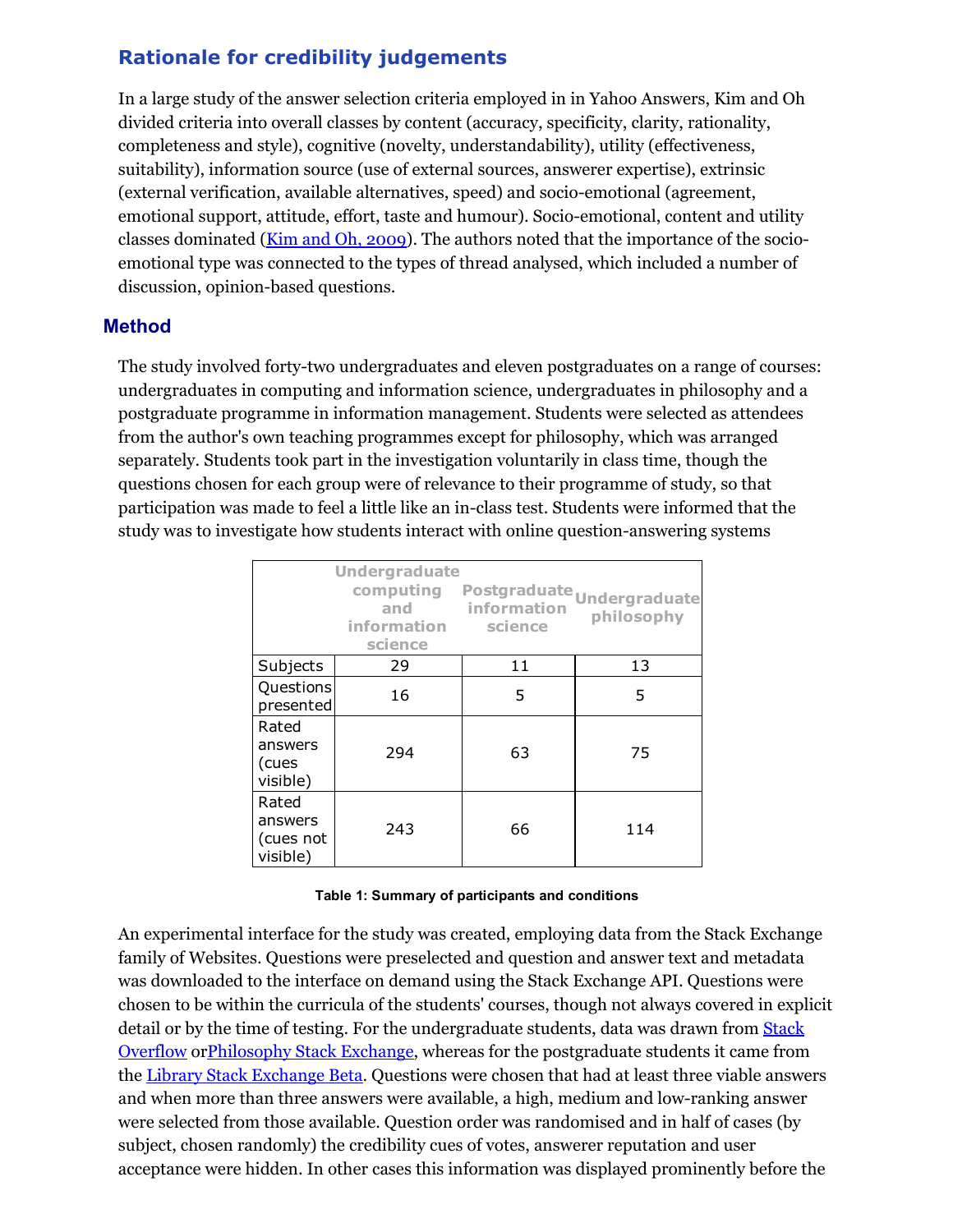text of the users' answers.

| What is the difference between INNER JOIN and OUTER JOIN ?                                                                                                                                                                                                                                                  |                      |  |    |                                                                                                                                 |
|-------------------------------------------------------------------------------------------------------------------------------------------------------------------------------------------------------------------------------------------------------------------------------------------------------------|----------------------|--|----|---------------------------------------------------------------------------------------------------------------------------------|
| How much do you feel you already know about this?                                                                                                                                                                                                                                                           |                      |  |    |                                                                                                                                 |
| Little or nothing                                                                                                                                                                                                                                                                                           |                      |  |    | Quite a lot                                                                                                                     |
|                                                                                                                                                                                                                                                                                                             |                      |  |    |                                                                                                                                 |
| I don't see much details about performance and optimizer in the other answers.<br>It can reorder the join order to make it faster keeping the same result. The optimizer can use the most join modes.<br>Generally it is a good practice to try to use inner joins instead of the different kind of outers. |                      |  |    | Sometimes it is good to know that only inner join is associative which means the optimizer has the most option to play with it. |
|                                                                                                                                                                                                                                                                                                             |                      |  |    |                                                                                                                                 |
| How convincing do you find this answer?                                                                                                                                                                                                                                                                     |                      |  |    |                                                                                                                                 |
| Not at all convincing                                                                                                                                                                                                                                                                                       | $\odot$ <sup>1</sup> |  | -4 | Very convincing                                                                                                                 |

Figure 1: Experimental interface showing question and first answer

| Question:       |                                                                                                                                                                                  |
|-----------------|----------------------------------------------------------------------------------------------------------------------------------------------------------------------------------|
|                 | Difference between inner and outer join<br>What is the difference between INNER JOIN and OUTER JOIN ?                                                                            |
|                 | How much do you feel you already know about this?<br>Quite a lot<br>Little or nothing<br>$\bigcap$<br>$\bigcap$                                                                  |
|                 | <b>Answer 1:</b>                                                                                                                                                                 |
|                 | User Reputation: 64402, Total Votes: 1870, Accepted as Best Answer by User?: yes<br>Assuming you're joining on columns with no duplicates, which is by far the most common case: |
|                 | • An inner join of A and B gives the result of A intersect B, i.e. the inner part of a venn diagram intersection.                                                                |
|                 | - An outer join of A and B gives the results of A union B, i.e. the outer parts of a venn diagram union.                                                                         |
| <b>Examples</b> |                                                                                                                                                                                  |
|                 | Suppose you have two Tables, with a single column each, and data as follows:                                                                                                     |
|                 |                                                                                                                                                                                  |

Figure, 2: Experimental interface with cues shown (highlighting for illustration only)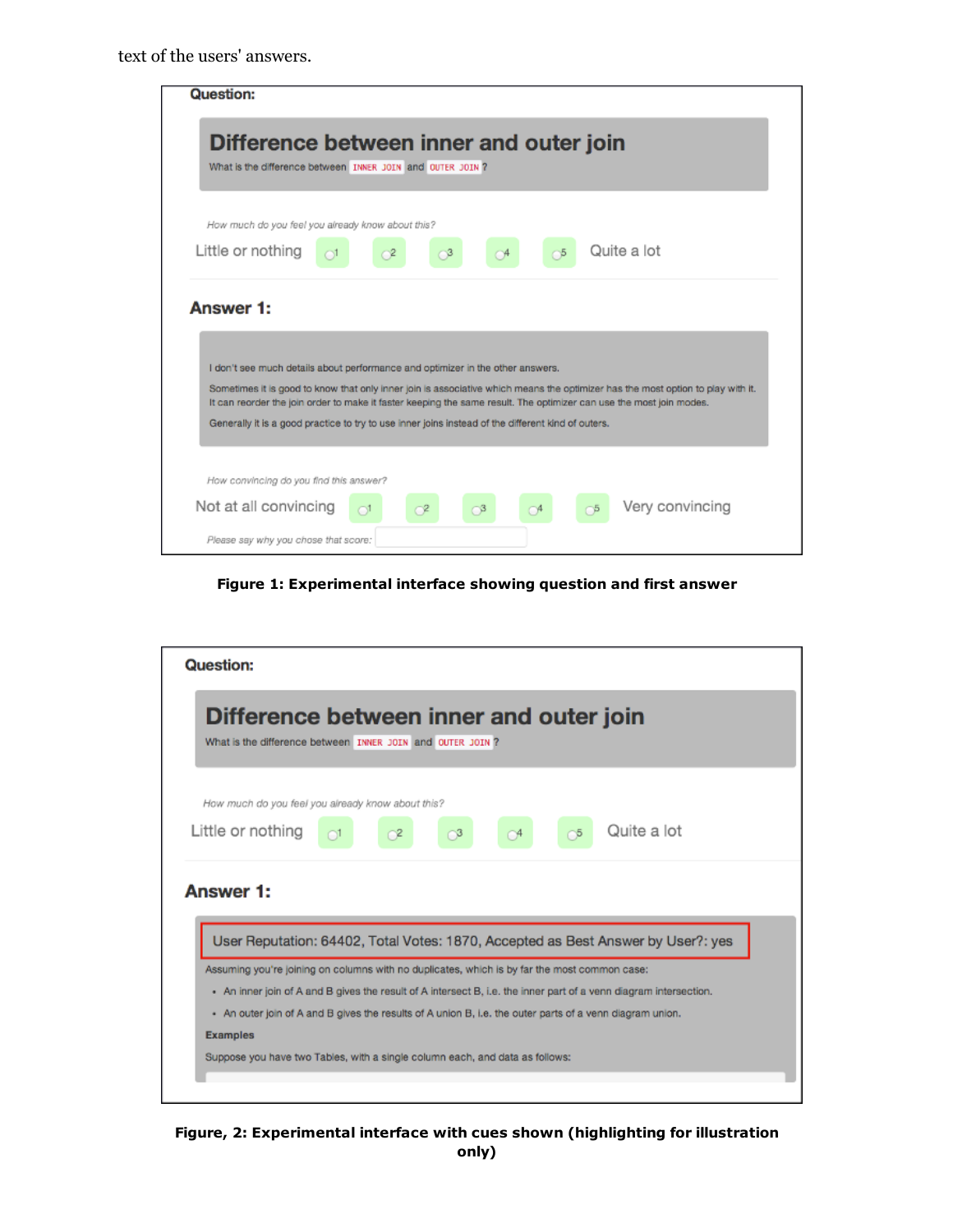Subjects were asked to rate the question in terms of the extent of their prior awareness of the topic, and to rate each answer in terms of how convincing they believed them to be (selected as proxies for prior knowledge and credibility respectively and validated with a pilot test). For each answer subjects were encouraged to write a few words to justify their allocated score. Subjects were given unlimited time and asked to review three to five questions presented in random order.

Accompanying comments were post-coded inductively via a two-pass method. Categories were created on a first pass, then were merged and further edited on a second pass. A number of comments were removed as they failed to add useful information as to the reasons for the credibility assignment.

For data analysis, prior knowledge scores where aggregated into three levels, with scores of 1 and, 2 assigned to low, 3 to medium, and 4 and 5 to high. The same grouping was used for the credibility scores when it came to presentation of the qualitative comments.

### **Results**

855 answer assessments were received, together with 532 usable comments relating to the assigned credibility rating (Table 1).

## Effect of credibility cue availability

Table, 2 provides the correlation between the subjects' credibility ratings of answers and the community score (the total up-votes received minus the down-votes during the lifespan of the question). Kendall's Tau was used as a correlation coefficient due to the non-normal distribution of answer and user reputation scores and the need to derive a probability estimate in the presence of ties. Overall the relationship was shown to be significant, though when the cues were visible the strength of the correlation more than doubled. This finding was consistent across the experimental groups, although was less marked for the postgraduates. A similar relationship was observed between the answer provider's reputation score (Table 3) and the user's credibility rating, though in this case the relationship appeared to only be significant when this cue was available.

|                                                             | Cues<br>not<br>shown | Cues<br>shown       | <b>Difference</b> |
|-------------------------------------------------------------|----------------------|---------------------|-------------------|
| Undergraduate<br>computing<br>and<br>information<br>science | 0.17<br>$(0.001)*$   | 0.273<br>$(0.000)*$ | 0.103             |
| Postgraduate<br>information<br>science                      | 0.196<br>(0.054)     | 0.218<br>(0.052)    | 0.022             |
| Undergraduate<br>philosophy                                 | 0.132<br>(0.078)     | 0.294<br>$(0.002)*$ | 0.162             |
| Overall                                                     | 0.137<br>$(0.000)*$  | 0.284<br>$(0.000)*$ | 0.147             |

Table, 2: Kendall's tau correlations between community up-votes and user credibility rating, by experimental condition and subject group. Probabilities of zero correlations are shown in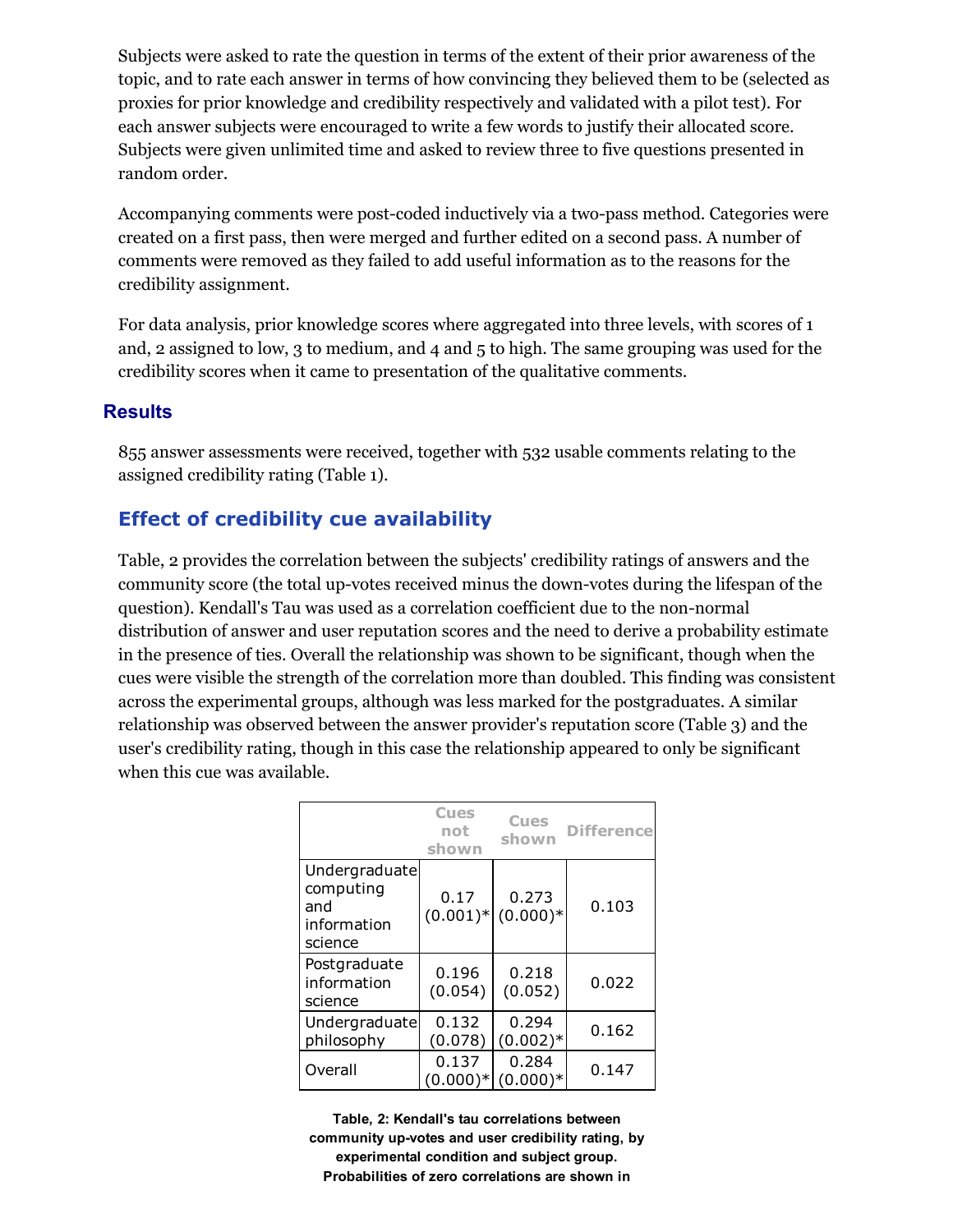#### brackets.

When disaggregated instead by prior knowledge level (a measure taken at the level of the question), it was apparent that the low knowledge condition was associated with a heavy reliance on the cues and that in their absence the low knowledge users failed to agree with the community as to the quality of the questions (Table 3, Table 4).

|      | Cues<br>not<br>shown | <b>Cues</b><br>shown | <b>Difference</b> |
|------|----------------------|----------------------|-------------------|
| Low  | 0.087<br>(0.115)     | 0.28<br>$(0.000)*$   | 0.193             |
| Med  | 0.198<br>$(0.003)*$  | 0.31<br>$(0.000)*$   | 0.112             |
| High | 0.248<br>$(0.005)*$  | 0.3<br>$(0.000)*$    | 0.052             |

Table 3: Kendall's tau correlations between community votes and subject's credibility rating, by condition and prior knowledge level. Probabilities of zero correlations are shown in brackets.

The overall correlation between answerer's reputation and community votes was 0.498 (p<0.000) for all answers. All coefficients in the study are low, because of the importance of additional factors besides aggregate up-votes in answer ratings. This is also evidence that highly voted answers are not necessarily the highest objective quality (see *fastest qun* effect above). The difference between correlations with and without cue visibility, however, is felt to be indicative of its use as a credibility heuristic.

|        | <b>Cues</b><br>not<br>shown | <b>Cues</b><br>shown | <b>Difference</b> |
|--------|-----------------------------|----------------------|-------------------|
| Low    | 0.076<br>(0.162)            | 0.182<br>$(0.001)*$  | 0.106             |
| Medium | $-0.065$<br>(0.309)         | 0.208<br>$(0.003)*$  | 0.273             |
| High   | 0.204<br>$(0.017)^*$        | 0.128<br>(0.057)     | $-0.076$          |

Table 4: Kendall's tau correlations between answerer's reputation and subject's credibility rating, by condition and prior knowledge level. Probabilities of zero correlations are shown in brackets.

Further analysis of the behaviour of subjects under different knowledge conditions revealed that the availability of cues led to a significantly more confident credibility score being assigned on average only for the low knowledge condition. In the medium and low knowledge conditions, the credibility ratings did not appear to be significantly affected by cue availability.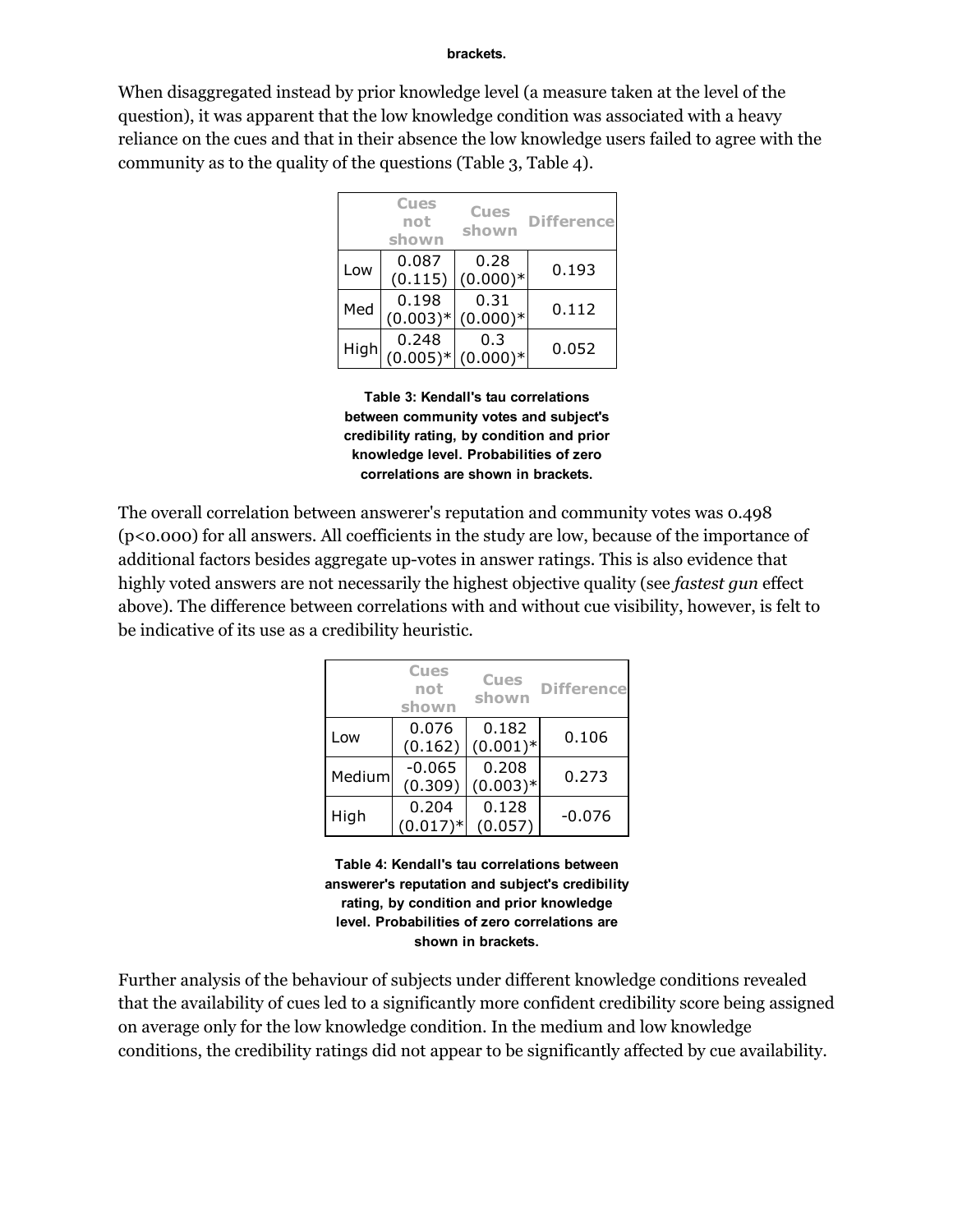

# Supporting rationale

The coding that was assigned to the qualitative comments is summarised in Tables 5, 6 and 7. These broadly related well to Kim and Oh's classification (Kim & Oh, [2009\)](http://www.informationr.net/ir/20-1/isic2/isic27.html#kim09), though those authors only looked at reasons for choosing the best answer and not on reasons for low credibility. Nevertheless, codes tended to be bivalent, with the negation of the code applicable to low credibility answers (e.g., clear/unclear).

The most common type of comment was where the subject engaged with the subject of the answer and provided their own argument for or against it. As might be expected, these types of justifications featured more heavily in the Philosophy students than in the others (Table 8). The clarity, accuracy and completeness of answers accounted for a large number of additional comments. Where students had prior experience of a question topic, they tended to cite this as a reason for finding an answer convincing or otherwise.

Notably, explicit reference to the community score or answerer's reputation score was only noted in three cases, indicating that users were not consciously using this as a decisive criterion (or were reluctant to record as much!).

Simplicity above over-complexity seemed to be valued most by the computing and IS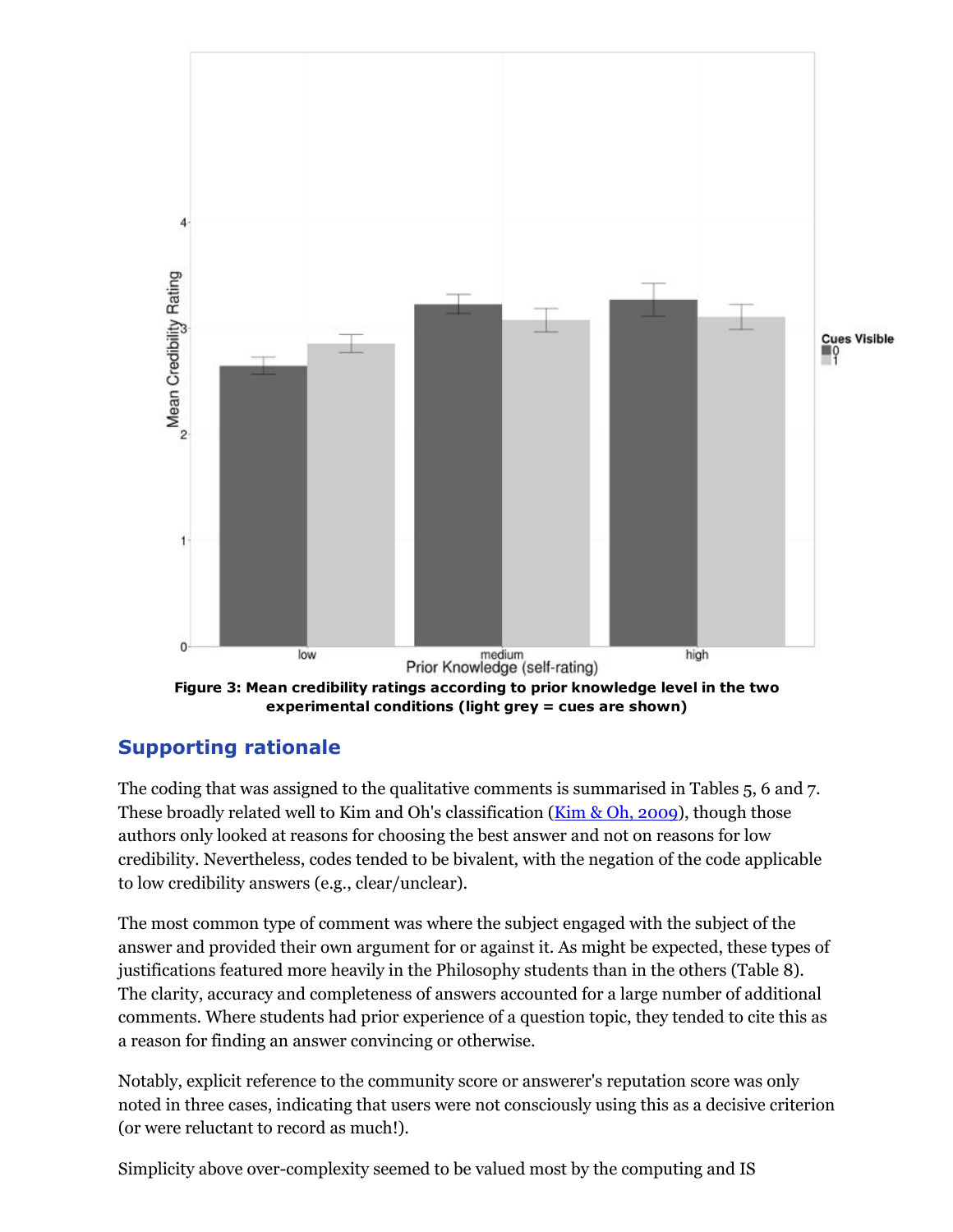undergraduates (Table 5), illustrative of the technical nature of the subject matter and the range of possible approaches to answering questions. While providing alternative explanations and clear code examples seemed to be valued, longer answers were sometimes criticised for undue complexity.

| Low             | Medium      | <b>High</b>    |
|-----------------|-------------|----------------|
| argument        | unable to   | argument for   |
| against answer  | say why!    | answer $(13)$  |
| (17)            | (8)         | coherence      |
| incomplete      | incomplete  | (10)           |
| explanation or  | explanation | accuracy or    |
| lacking detail  | or lacking  | completeness   |
| (11)            | detail (7)  | (7)            |
| lack of clarity | clarity (5) | multiple       |
| (7)             | lack of     | explanations   |
| unable to say   | detail (5)  | (7)            |
| why! (7)        | argument    | clarity (6)    |
| over-           | against     | examples       |
| complexity (6)  | answer (4)  | offered (6)    |
| lack of         | coherence   | simplicity (5) |
| knowledge of    | (3)         | comparative    |
| subject (5)     | external    | (4)            |
| tangential/does | references  | fits           |
| not answer      | provided    | preconception  |
| question (5)    | (3)         | or prior       |
| Doesn't fit     | undecided   | experience     |
| preconception   | (3)         | (4)            |
| or prior        | argument    | succinct (4)   |
| experience (4)  | for answer  |                |
| lack of detail  | (2)         |                |
| (4)             | comparative |                |
| lack of         | (2)         |                |
| examples (3)    |             |                |

#### Table 5: Supporting comments by credibility rating (Undergraduate computing and information science)

| Low                                                                                                                                  | <b>Medium</b>                                                                                                                                              | High                                                                                                                                      |
|--------------------------------------------------------------------------------------------------------------------------------------|------------------------------------------------------------------------------------------------------------------------------------------------------------|-------------------------------------------------------------------------------------------------------------------------------------------|
| argument<br>against<br>answer (7)<br>opinion<br>based (4)<br>incomplete<br>explanation /<br>lacking detail<br>(2)                    | argument<br>against answer<br>(4)<br>argument for<br>answer $(4)$<br>lack of<br>knowledge of<br>subject (3)<br>coherence (2)                               | argument for<br>answer (8)<br>coherence (5)<br>experience of<br>answerer (4)<br>practicality<br>(4)<br>fits<br>preconception              |
| accuracy or<br>completeness<br>(1)<br>lack of detail<br>(1)<br>succinct $(1)$<br>tangential or<br>does not<br>answer<br>question (1) | incomplete<br>explanation /<br>lacking detail<br>(2)<br>tangential/does<br>not answer<br>question (2)<br>accuracy or<br>completeness<br>(1)<br>clarity (1) | or prior<br>experience<br>(3)<br>accuracy or<br>completeness<br>(2)<br>examples<br>offered (2)<br>incomplete<br>explanation<br>or lacking |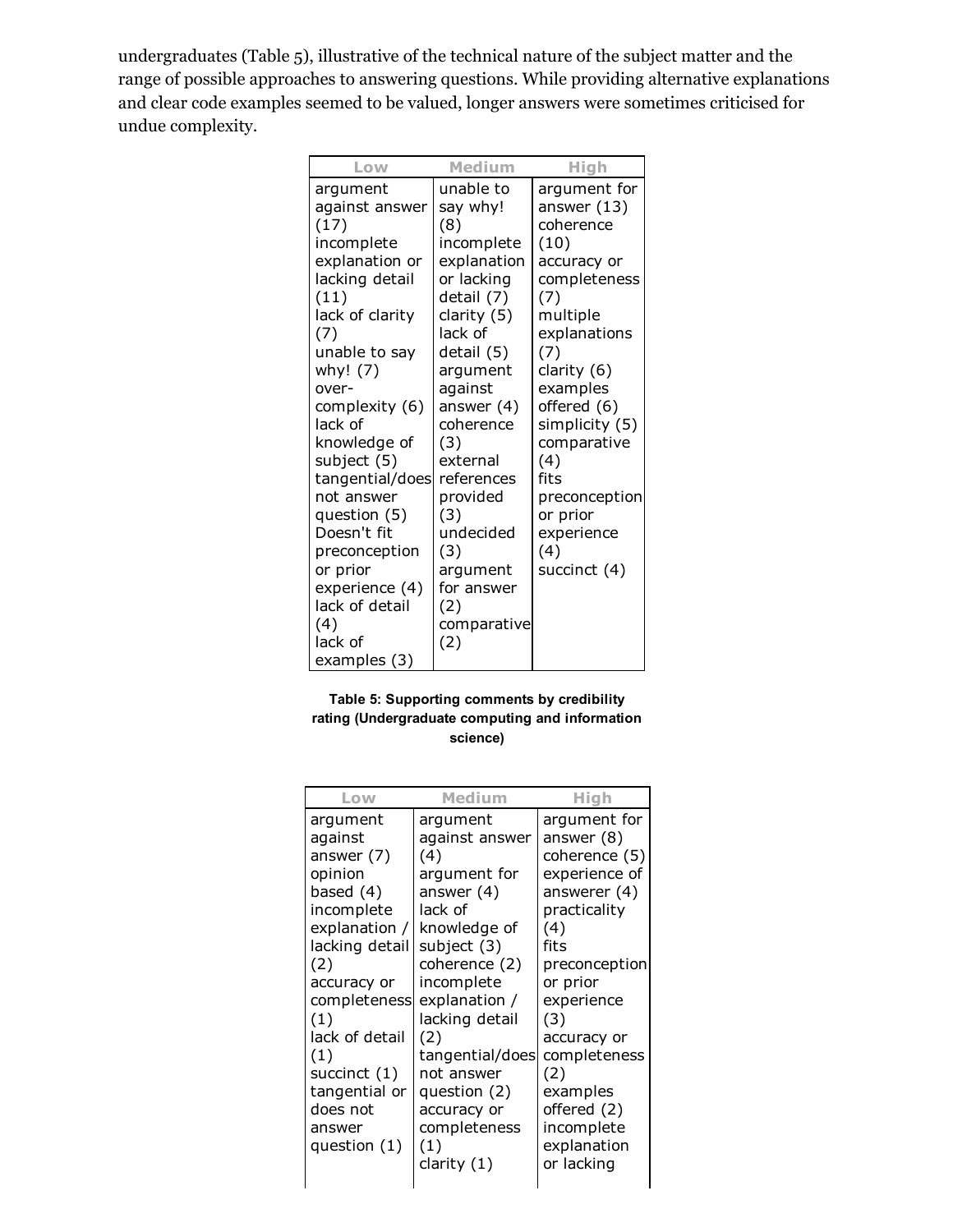| confidence (1) $\begin{vmatrix} \text{detail (2)} \\ \text{symptnise} \\ \text{lack of detail} \end{vmatrix}$ | clarity(1) |
|---------------------------------------------------------------------------------------------------------------|------------|
|---------------------------------------------------------------------------------------------------------------|------------|

#### Table 6: Supporting comments by credibility rating (Postgraduate)

| Low                                                                                                                                                     | Medium                                                                                                              | High                                                                              |
|---------------------------------------------------------------------------------------------------------------------------------------------------------|---------------------------------------------------------------------------------------------------------------------|-----------------------------------------------------------------------------------|
| argument<br>against answer<br>(28)<br>tangential/does<br>not answer<br>question (10)                                                                    | argument<br>against<br>answer (8)<br>incomplete<br>explanation<br>or lacking                                        | argument for<br>answer (32)<br>accuracy or<br>completeness<br>(4)<br>succinct (4) |
| lack of clarity<br>(3)<br>lack of detail<br>(3)<br>incomplete<br>explanation or<br>lacking detail<br>(2)<br>lack of<br>answerer<br>understanding<br>(1) | detail (4)<br>arqument<br>for answer<br>(2)<br>lack of<br>detail (2)<br>coherence<br>(1)<br>examples<br>offered (1) | coherence<br>(2)<br>answer<br>presentation<br>(1)<br>clarity $(1)$                |

Table 7: Supporting comments by credibility rating (Undergraduate philosophy)

## **Discussion**

The experimental data reveals the tendency for the availability of credibility cues to cause closer agreement between the users of the resource and user ratings resulting from prior community activity. While the effect was most marked in the condition of low knowledge it existed across the spectrum. Furthermore, in conditions of low knowledge, users became more confident in their judgements when cues were present. Additionally, there is provisional evidence that these effects exist across heterogeneous subject domains. The findings are in general agreement with Kim and Sundar ([2011](http://www.informationr.net/ir/20-1/isic2/isic27.html#kim11)) and Sundar, Xu[\(2009\)](http://www.informationr.net/ir/20-1/isic2/isic27.html#sun09), that social rating (bandwagon) cues seem to be more powerful than authority cues, though both seem to exert an influence.

We see here the double-edged nature of these credibility heuristics: in the absence of cues even those who know something about the topic will be more likely to disagree on the best answer. While much of the time, especially for low knowledge users, the cues can provide a useful guide, they may also draw the eye away from answers that are worthy of greater consideration. It is effectively creating a cascad which otherwise adapts well to a mix of expertise, akin to a Condorcet system but with bias introduced through prior deliberation [\(Sunstein,](http://www.informationr.net/ir/20-1/isic2/isic27.html#sun06) 2006). For some information tasks, it has been shown that even small amounts of social influence may act to reduce the diversity of the group without improving its accuracy. At the same time subjective confidence may [\(mistakenly\)](http://www.informationr.net/ir/20-1/isic2/isic27.html#lor11) increase with this convergence (Lorenz, Rauhut, Schweitzer and Helbing, 2011)

A pragmatic approach to counteracting the undesirable influence of credibility heuristics might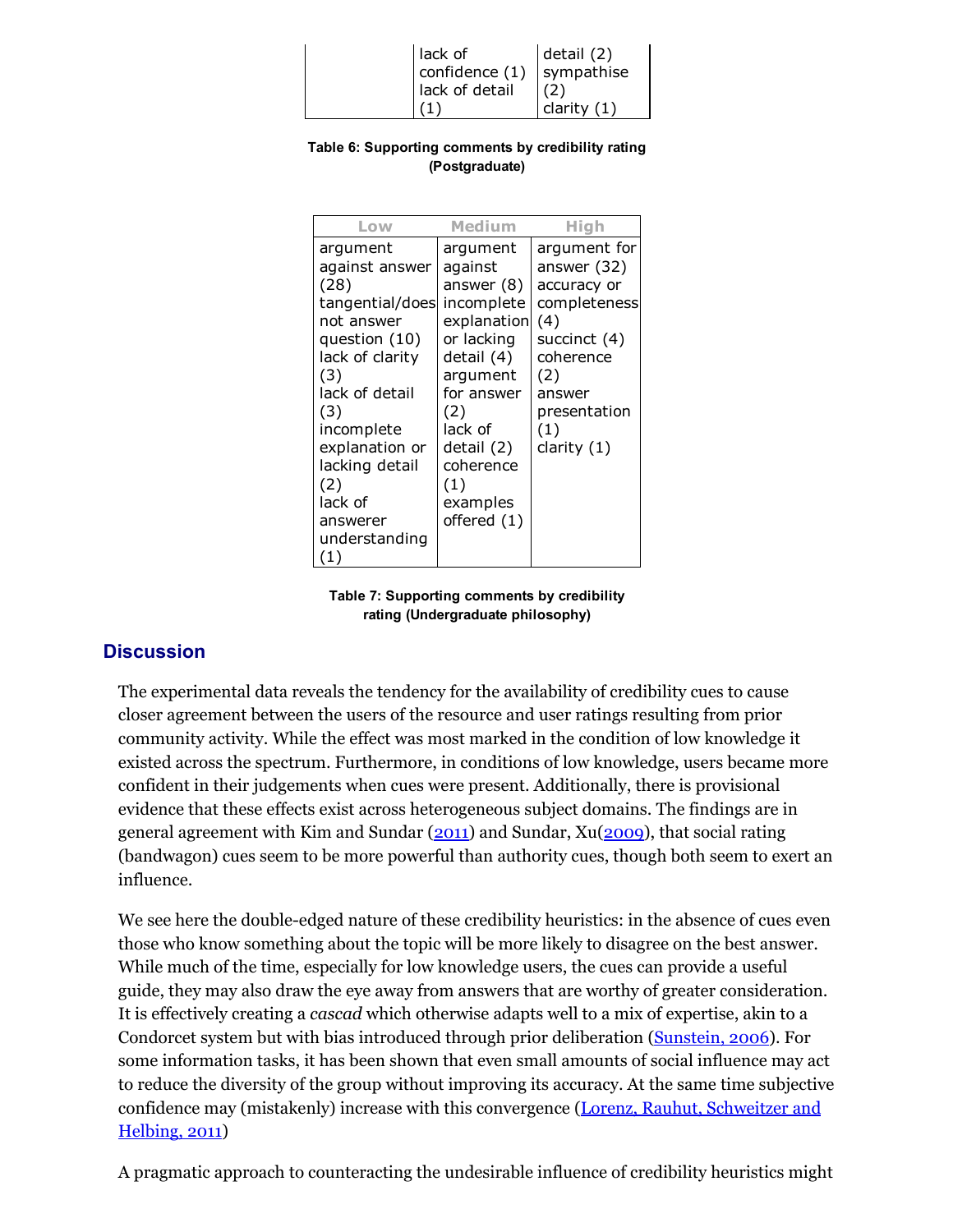rely on a three-pronged approach based on user education, additional social/content cues and interface adaptation.

While we may rely on heuristics at early phases in learning, we soon gain more autonomy and are able to apply our own experience and that of trusted others to challenge and revise heuristic evidence [\(Origgi,](http://www.informationr.net/ir/20-1/isic2/isic27.html#ori08) 2008). At the same time, heuristics are not all-pervasive, but maybe counteracted with some small mental effort (De Cruz, [Boudry,](http://www.informationr.net/ir/20-1/isic2/isic27.html#dec11) De Smedt and Blanke, 2011). It therefore seems reasonable that a meta-knowledge of heuristics may reduce the cascade effect and guide the resource user to a closer interaction with the important. semantic. aspects of the content.

Additionally, we may supplement existing cues with those which seek tonudge users in the right direction. In a deliberative task, small interface changes can encourage users to consider more alternative hypotheses and gather more evidence before making decisions (Jianu and Laidlaw, 2012). Given the tendency for question-answering sites to suffer from temporal and first-mover bias, greater emphasis on flagging the merits of newer answers is needed, be they complementary or competing (and a mixture of both is to be encouraged).

## **Conclusion**

We have seen that both source and receiver characteristics are crucial in the exchange of testimonial evidence. Given that most community sites are able to track user profiles, it should be possible to adapt the experience and the prominence of cues to the use case. Adapting the interface to the usersstake in the information (reducing heuristics for a higher level of involvement) has been suggested, for instance. [\(Sundar](http://www.informationr.net/ir/20-1/isic2/isic27.html#sun09) et al., 2009). More experimental work on this and on the various ways of presenting the user's interaction history is needed to assess the potential for an improved system.

Social knowledge exchange and the question-answer format present an immensely powerful opportunity for the evolution of truly inclusive, blended knowledge resources. We still nned to understand the power and also the risks of community filtering and weighting and how it influences the knowledge seeker. The harnessing of heuristics and social cues provide a layer with scope for small adjustments that can have a large impact on how testimony is weighted and considered.

### Acknowledgements

This research was supported by the Faculty of Environment and Technology at the University of the West of England. The author would also like to thank the participating students and the ISIC reviewers for their helpful comments.

## About the author

Paul Matthews is a Senior Lecturer in Information Science at the University of the West of England, Bristol, UK. He can be contacted at[:paul2.matthews@uwe.ac.uk](mailto:paul2.matthews@uwe.ac.uk)

#### References

Coady, D. (2012). What to believe now: Applying epistemology to contemporary issues. Chichester, UK; Malden, MA: Wiley-Blackwell.

De Cruz, H., Boudry, M., De Smedt, J. & Blanke, S. (2011). Evolutionary approaches to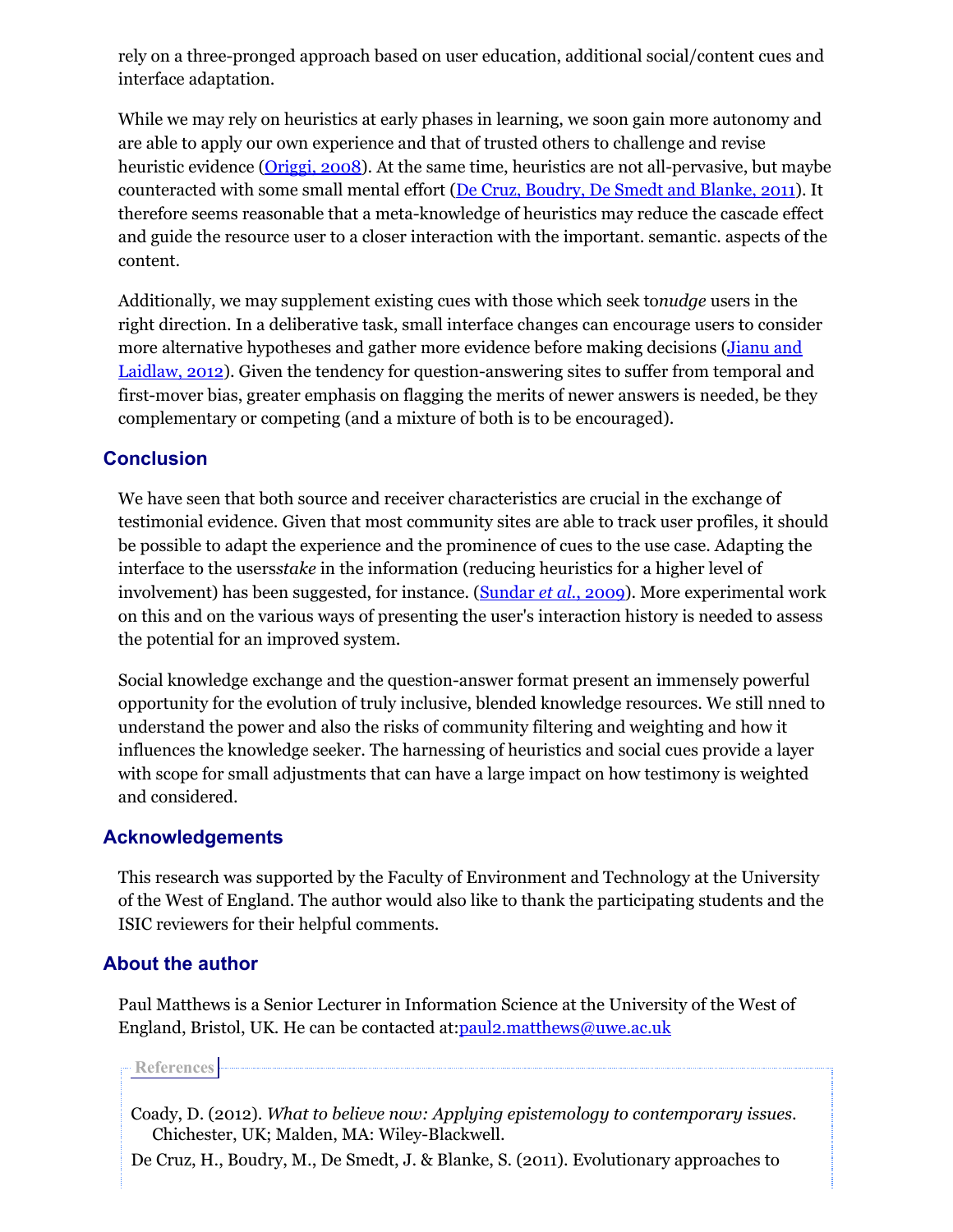epistemic justification.Dialectica,  $65(4)$ ,  $517-535$ .

- Goldman, A. I. (2010). Systems-oriented social epistemology. In T. S. Gendler & J. Hawthorne (Eds.), Oxford studies in epistemology, volume 3. (pp. 189-214). Oxford: Oxford University Press.
- Hilligoss, B. & Rieh, S. Y. (2008). Developing a unifying framework of credibility assessment: Construct, heuristics, and interaction in context.Information Processing & Management, 44 (4), 1467-1484.
- Jianu, R. & Laidlaw, D. (2012). An evaluation of how small user interface changes can improve scientists' analytic strategies. Paper presented at the Proceedings of the SIGCHI Conference on Human Factors in Computing Systems, Austin, Texas, USA. 2953-2962.
- Kahneman, D. (2011). Thinking, fast and slow (1st ed.). New York, NY: Farrar, Straus and Giroux.
- Kim, H. & Sundar, S. S. (2011).Using interface cues in online health community boards to change impressions and encourage user contribution. Paper presented at the Proceedings of the SIGCHI Conference on Human Factors in Computing Systems, Vancouver, BC, Canada. 599-608.
- Kim, S. & Oh, S. (2009). Users' relevance criteria for evaluating answers in a social Q&A site.Journal of the American Society for Information Science and Technology 60(4),
- Lackey, J. (2008). Learning from words: testimony as a source of knowledgeOxford University Press, USA.
- Lorenz, J., Rauhut, H., Schweitzer, F. & Helbing, D. (2011). How social influence can undermine the wisdom of crowd effect.Proceedings of the National Academy of Sciences,
- Lucassen, T. & Schraagen, J. M. (2011). Factual accuracy and trust in information: The role of expertise. Journal of the American Society for Information Science and Technology,  $62(7)$ , 1232-1242.
- Magnus, P. D. (2009). On trusting Wikipedia. Episteme,  $6(1)$ , 74-90.
- Mamykina, L., Manoim, B., Mittal, M., Hripcsak, G. & Hartmann, B. (2011). Design lessons from the fastest Q&A site in the west. Paper presented at theProceedings of the 2011 Annual Conference on Human Factors in Computing Systems, Vancouver, BC, Canada. 2857-2866
- Matthews, P. (2014). Knowledge fixation and accretion: Longitudinal analysis of a social question-answering site. Journal of Documentation,  $70(5)$
- Matthews, P. & Simon, J. (2012). Evaluating and enriching online knowledge exchange: A socio-epistemological perspective. In A. A. Lazakidou, R. Sharda & S. Voay (Eds.), Virtual communities, social networks and collaboration (pp. 35-59) Springer New York.
- Metzger, M. J. (2007). Making sense of credibility on the web: Models for evaluating online information and recommendations for future research. Journal of the American Society for Information Science and Technology,  $58(13)$ , 2078-2091.
- Origgi, G. (2008). Wine epistemology. the role of reputation and rating systems in the world of wine. In Smith, B. (ed.), Questions of Taste: The Philosophy of Wine. Oxford University Press. 236-253
- Origgi, G. (2012). A social epistemology of reputation. Social Epistemology, 26(3-4), 399-418.
- Paul, S. A., Hong, L. & Chi, E. H. (2012). Who is authoritative? understanding reputation mechanisms in quora. Arxiv.Org, Retrieved from <http://arxiv.org/abs/1204.3724v1>
- Rieh, S. Y. & Danielson, D. R. (2007). Credibility: A multidisciplinary framework.Annual Review of Information Science and Technology,  $41(1)$ , 307-364.
- Sundar, S. S., Knobloch-Westerwick, S. & Hastall, M. R. (2007). News cues: Information